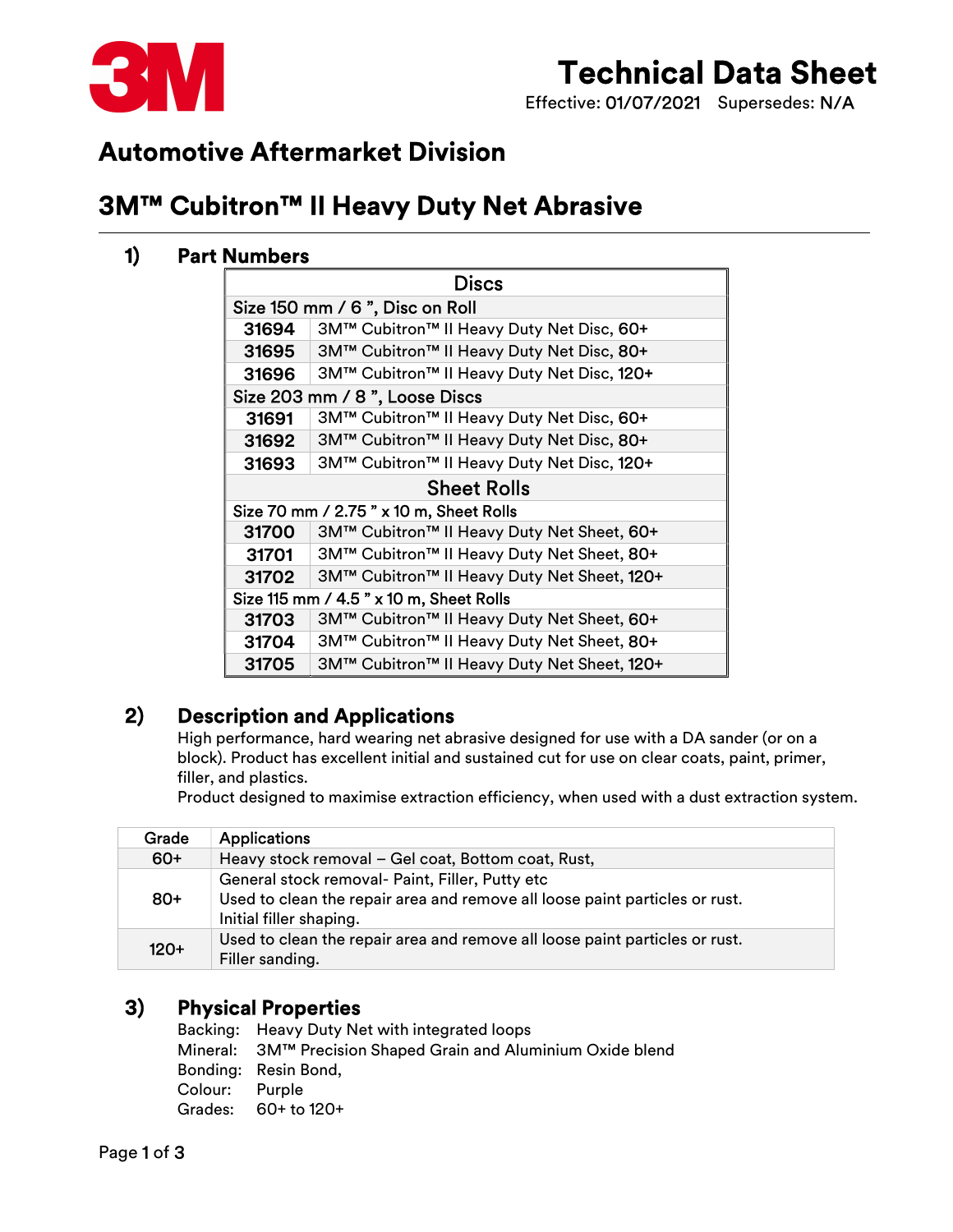

# Technical Data Sheet

Effective: 01/07/2021 Supersedes: N/A

### 4) Directions for Use

Product can be used on a tool or by hand. Product should be used dry. For best results use in combination with a dust extraction system. Product does not require specific hole alignment, unlike traditional 15-hole discs.

#### 5) Storage

It is recommended that all Coated Abrasive Products should be stored at constant levels of temperature and humidity within the ranges of 18-22°C, 50-65% RH. They should be kept away from damp (or cold) walls, windows or floors to avoid possible moisture absorption. Equally storage adjacent to heat sources e.g. steam pipes, radiators, hot air ducts, ovens, etc. should be avoided. Product is best stored in original packaging until ready for use. Shelf Life indefinite under these conditions.

### 6) Safety

Whenever possible, sanding should be carried out in a well-ventilated area and it is strongly recommended that suitable goggles, dust mask and gloves are worn. Pads should not be modified in any way. They should be used only in their original size and shape, as supplied.

3M™ Cubitron™ II Heavy Duty Net Abrasives are designed FOR PROFESSIONAL INDUSTRIAL USE ONLY.

#### 7) Disclaimer

All statements, technical information and recommendations are based on tests we believe to be reliable as at the date of hereof, but the accuracy or completeness thereof is not guaranteed. Please ensure before using the product that it is suitable for your intended use. Since the conditions and methods of use of the product and of the information referred to herein are beyond our control, other than for fraudulent misrepresentation, 3M expressly disclaims any and all liability as to any results obtained or arising from any use of the product or reliance on such information.